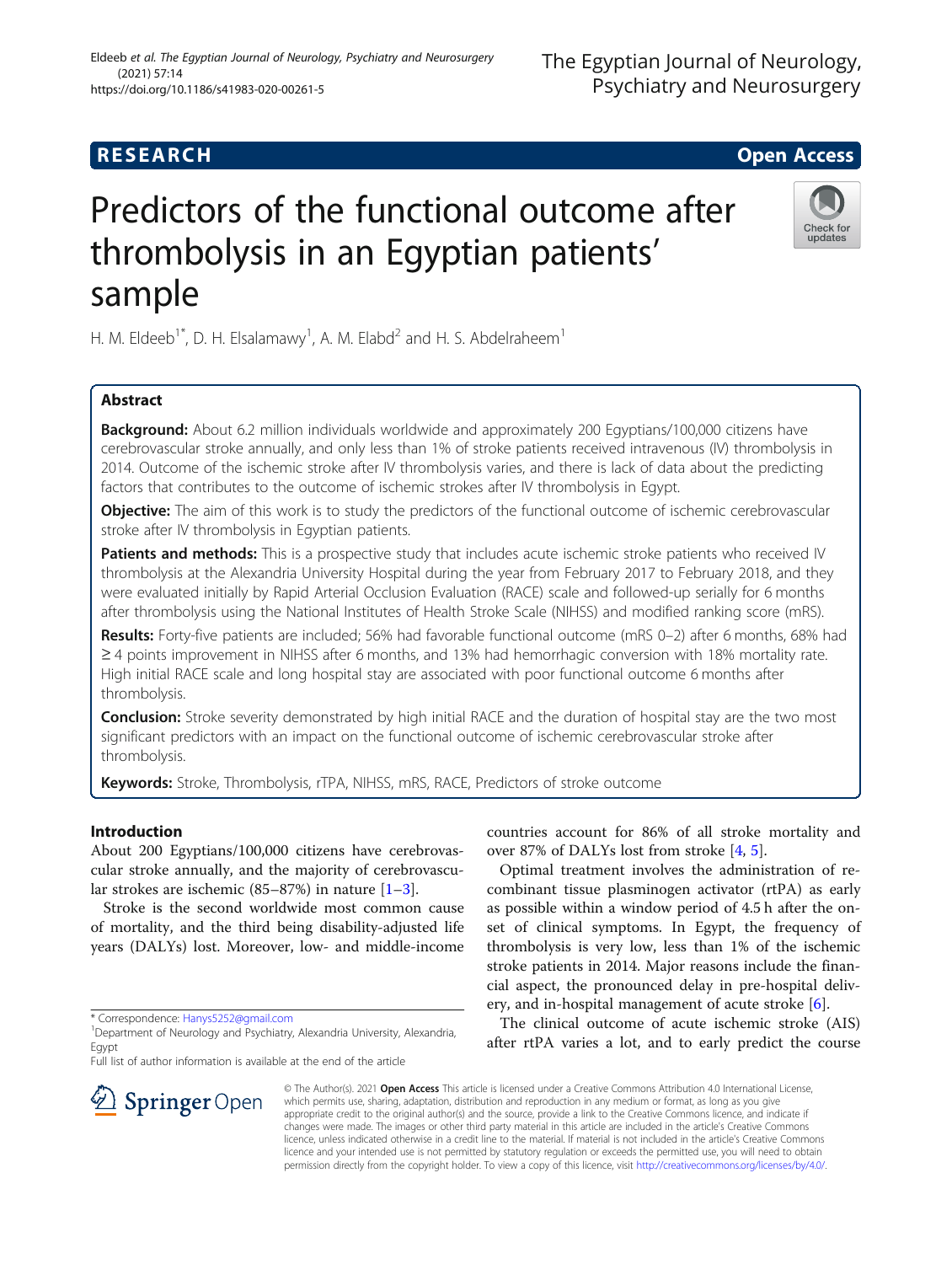and outcome of the ischemic stroke after IV, thrombolysis can help in making decisions regarding the treatment protocol followed for each individual patient [\[7](#page-10-0), [8](#page-10-0)].

One of the adverse events that could occur and lead to a worse outcome is the hemorrhagic transformation in ischemic stroke area. Many studies presented some risk factors for hemorrhagic conversion after thrombolysis like advanced age, increased onset-to-treatment times, higher National Institutes of Health Stroke Scale (NIHS S; stroke severity), dense middle cerebral artery (MCA) sign or early infract signs on computer tomography (CT) brain imaging, and hyperglycemia and hypertension before or after tPA administration [\[9](#page-10-0), [10\]](#page-10-0).

On the other hand, there is a lack of similar data in Egypt in literature. Thus, the aim of this work is to study the clinical functional outcome of AIS after thrombolysis in Egyptian patients and the predicting factors contributing to that outcome.

#### Methods

This is a single-armed prospective cohort study conducted at Alexandria University Hospital and included all acute ischemic stroke (AIS) patients who presented to the hospital within the time window (4.5 h from stroke symptoms' onset) and were 18 years old or more and candidates for IV thrombolysis throughout the year from February 2017 to February 2018. Due to the small number of acute ischemic stroke patients arriving to hospitals within the first 4.5-h window period of stroke, the sample size was not determined before the start of the current study. Instead, duration of a year was set to recruit all stroke patients that would receive rtPA in such period.

All patients with absolute contraindication to rtPA were excluded. These absolute contraindication includes significant head trauma or prior stroke in the previous 3 months, suggestive symptoms of subarachnoid hemorrhage, arterial puncture at non-compressible site in previous 7 days, history of previous intracranial hemorrhage, intracranial neoplasm, arteriovenous malformation, aneurysm, recent intracranial or intraspinal surgery, persistent elevated blood pressure (systolic > 185 mmHg or diastolic > 110 mmHg), active internal bleeding, acute bleeding diathesis including platelet count  $<$  100,000/mm<sup>3</sup>, heparin received within 48 h, current use of anticoagulants with international normalized ratio (INR)  $>1.7$  or PT  $>15$  s and current use of direct thrombin inhibitors or direct factor Xa inhibitors, blood glucose concentration  $\langle 50 \text{ mg/dL} \rangle$ , and CT brain demonstrating a multilobar infarction with hypodensity  $> 1/3$  cerebral hemisphere [\[11](#page-10-0)].

Patients with relative contraindications for rtPA, including minor or rapidly improving stroke symptoms spontaneously, pregnancy, seizure at onset, major surgery or serious trauma within the previous 14 days, recent gastrointestinal or urinary tract hemorrhage within the previous 21 days, recent acute myocardial infarction within the previous 3 months, were evaluated according to risk versus benefit in every individual situation according to the consultants' opinions [[11\]](#page-10-0).

Ethical committee approval and written informed consent from all the subjects or their surrogates were obtained. All patients in this study were subjected to rapid clinical assessment on admission including complete history taking with special emphasis on the stroke risk factors—as hypertension, diabetes, smoking, dyslipidemia, cardiac risk factors or previous history of stroke, or transient ischemic attack (TIA); neurological examination and assessment of stroke severity by the National Institutes of Health Stroke Scale (NIHSS) [\[12](#page-10-0)] (scores ranging from 0 to 42); the Rapid Arterial Occlusion Evaluation (RACE) scale  $[13, 14]$  $[13, 14]$  $[13, 14]$  (scores ranging from 0 to 9); and the Field Assessment Stroke Triage for Emergency Destination (FAST-ED) [\[15\]](#page-10-0) (scores ranging 0 from to 9), with higher scores indicating more severe strokes in all the previously mentioned scales.

Also, the patients underwent initial brain imaging either CT (using a Brilliance 64-slice CT scanner (Philips Healthcare, Netherlands)) or magnetic resonance imaging with diffusion weighted image (MRI with DWI) (using a Philips Achieva 1.5 T MRI scanner (Philips Healthcare, Netherlands)), and all CT brain scans done initially were assessed by the Alberta Stroke Program Early CT Score (ASPECTS) [\[16](#page-10-0)] before rtPA administration and to determine the dose of rtPA to be used according to the extent of the hypodensity area demonstrated on the initial CT brain. Assessment of vital signs and initial laboratory investigations like complete blood picture (CBC), INR, and random blood glucose were also sought for all patients.

They received IV thrombolysis at Alexandria University Stroke Unit at Elhadara and Smouha hospitals. Communication with the neurological experts using telemedicine to provide the rtPA service 24 h/7 days with optimal care was sought. Two doses of rtPA were used: the standard 0.9 mg/kg and a lower dose of 0.6 mg/kg. rtPA with low dose was considered in patients who had relative contraindications for rtPA or presented with more than one of the following factors: hospital arrival 3 h or more after the onset of stroke symptoms, old age (> 80 years), multiple risk factors/comorbidities that indicated possible unhealthy vasculature and consequently high risk of hemorrhage, high initial NIHSS or signs of large vessel occlusion, and low Alberta Stroke Program Early CT Score (ASPECTS) on CT brain (less than 7).

All patients were monitored closely during and following the rtPA infusion and unless it was indicated—like in case of worsening of the stroke symptoms,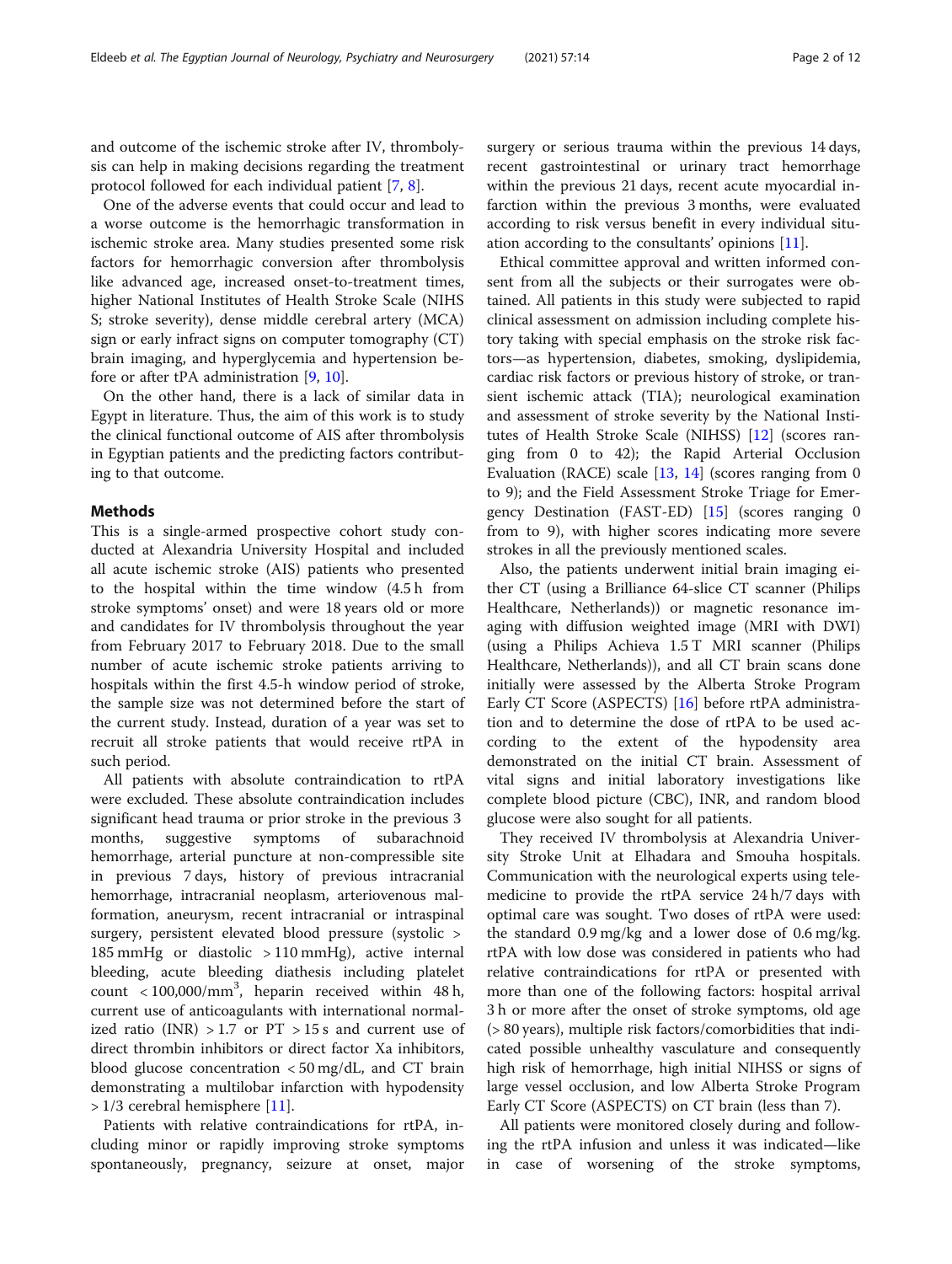development of headache or peripheral bleeding, and follow-up CT brain was done 24 h after tPA to exclude hemorrhagic conversion of the ischemic stroke before the initiation of antiplatelets. Other investigations were done to the patient to assess the possible etiology of the ischemic stroke as electrocardiography (using Fukuda M-E Cardisuny C110 ECG machine (Fukuda Denshi Company, Japan)), echocardiography (using Philips HD11 Ultrasonography machine (Philips Healthcare, Netherlands)), and carotid doppler (using Philips clearvue 350 Ultrasonography Machine (Philips Healthcare, Netherlands)) and/or CT brain angiography (using a Brilliance 64-slice CT scanner (Philips Healthcare, Netherlands)).

The patients were evaluated serially for 6 months after thrombolysis during their hospital stay and via their follow-up visits at the clinic using the NIHSS and modified ranking score (mRS) at 24 h after IV thrombolysis, upon the patients' discharge from the hospital, and at the end of the third and sixth month post-thrombolysis. FAST-ED and RACE scales were used initially to assess the severity of stroke and correlate the stroke severity with the outcome of ischemic stroke, while follow-up of the stroke manifestation and the functional outcome were achieved by using the NIHSS and mRS.

## Statistical analysis

Data were analyzed using International Business Machines (IBM) Statistical Package for the Social Sciences (SPSS) Statistics for Windows software version 20.0 (released 2011 by IBM Corporation which is headquartered in Armonk, New York, USA), and several factors were studied to assess their impact on the functional outcome after 6 months using statistical tests like Mann Whitney test, Kruskal Wallis test, Spearman coefficient, Friedman test, and linear and logistic regression analyses. The level of statistical significance was expressed as Pearson's value ( $P$  value), with the  $P$  value considered statistically significant whenever it was  $\leq 0.05$ .

## Results

The study included 45 ischemic stroke patients. The median age of the patients was 59 years (mean  $60.13 \pm 10.5$ years). Only 4 patients had stroke at a young age at the age of or below 45 years old. Other stroke risk factors reported in the study sample together with the ischemic stroke clinical presentation are demonstrated in Table 1.

The number of modifiable risk factors ranged from 0 to 5 risk factors per patient, with a median of 2 risk factors per patient (mean  $\pm$  SD is 2.11  $\pm$  1.11). Only 6 patients were found on daily antiplatelets use prior to the onset of their stroke.

The initial CT brain was unremarkable in 34 patients, while it revealed old strokes—whether subclinical or was Table 1 Demographic data, stroke risk factors, and clinical presentation in the study sample  $(n = 45)$ 

|                                            | n (%)             |
|--------------------------------------------|-------------------|
| Age (years)                                |                   |
| Mean $\pm$ SD.                             | 60.13 $\pm$ 10.50 |
| Median (min.-max.)                         | 59 (29-84)        |
| Sex                                        |                   |
| Male                                       | 20 (44.4%)        |
| Female                                     | 25 (55.6%)        |
| <b>Risk factors of stroke</b>              |                   |
| <b>Hypertensives</b>                       | 26 (57.8%)        |
| <b>Diabetics</b>                           | 17 (37.8%)        |
| <b>Smoker</b>                              |                   |
| Non-smoker                                 | 32 (71.1%)        |
| Smoker                                     | 11 (24.4%)        |
| Ex-smoker                                  | $2(4.4\%)$        |
| <b>Dyslipidemics</b>                       | $5(11.1\%)$       |
| Cardiac risk factors                       |                   |
| Arterial fibrillation (AF)/ arrhythmias    | 14 (31.1%)        |
| Known AF                                   | 7 (15.6%)         |
| Newly discovered AF after the stroke onset | 7 (15.6%)         |
| <b>Myocardial infraction (MI)</b>          | 5 (11.1%)         |
| Structural cardiac risk factors            |                   |
| Hypokinesia/akinesia                       | 10 (22.2%)        |
| Intracardiac myxoma                        | $1(2.2\%)$        |
| Intracardiac Thrombus                      | $1(2.2\%)$        |
| Valvular (RHD)                             | 9(20%)            |
| Ejection fraction (EF) $<$ 40%             | 7 (15.6%)         |
| Previous history of stroke/TIA             | 10 (22.2%)        |
| History of TIA                             | $5(11.1\%)$       |
| History of stroke                          | $5(11.1\%)$       |
| Clinical presentation                      |                   |
| Weakness                                   |                   |
| Hemiparesis                                | 34 (75.6%)        |
| Hemiplegia                                 | 11 (24.4%)        |
| Speech disorder (aphasia/dysphasia)        | 12 (26.7%)        |
| Gaze deviation                             | 14 (31.1%)        |
| Bulbar                                     | 41 (91.1%)        |
| Dysarthria/facial palsy                    | 31 (68.9%)        |
| Deglutition weakness/choking               | 10 (22.2%)        |
| Hemisensory affection                      | 6 (13.3%)         |
| Cerebellar ataxia                          | $2(4.4\%)$        |
| Initial CT brain                           |                   |
| Unremarkable                               | 34 (75.6%)        |
| MCA sign                                   | 2 (4.4%)          |
| Old strokes                                | 9(20%)            |

SD standard deviation, min. minimum, max. maximum, TIA transient ischemic attack, CT computer tomography, n number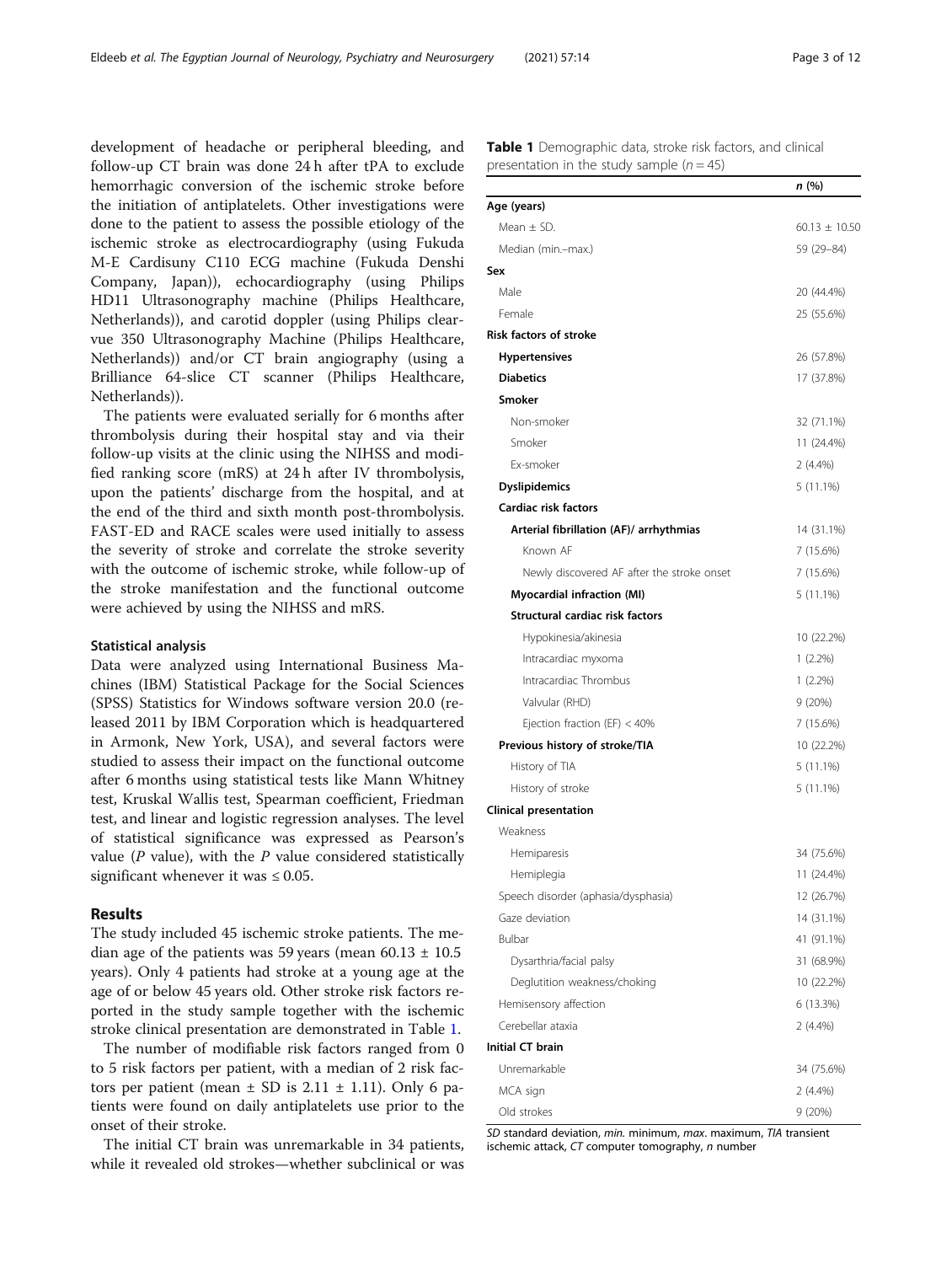associated with corresponding history of clinical stroke—in 9 patients. MCA hyperdense sign was apparent in the initial CT brain scans of 2 patients.

The median onset-to-hospital-arrival time was 180 min with a range of 60–240 min. The median door-toneedle (DTN) time was 50 min, and the minimum DTN time was 25 min with 82.2% of the patients having a door-to-needle time of 60 min or less. The median onset-to-tPA time was 235 min (3 h 55 min), with a range of 120–270 min (2–4 h 30 min). Twenty-seven patients received rtPA dose of 0.6 mg/kg (60% of the patients), and 18 patients received rtPA of 0.9 mg/kg (40% of the patients).

Upon admission, the patient was evaluated before administration of rtPA and further investigations were done during the hospital stay and the follow-up period as demonstrated in Table [2.](#page-4-0) The commonest stroke type was cardioembolic (15 patients; 33.3%) followed by lacunar (12 patients; 26.7%), atherosclerotic (10 patients; 22.2%) then undetermined stroke type (8 patients; 17.8%), with the majority of patients (43 patients; 95.6%) having anterior circulation strokes.

Adverse events encountered are as follows: mortality (8 patients; 18%), midline shift (9 patients; 20%), hemorrhagic transformation (6 patients; 13%), intubation (6 patients; 13%), peripheral bleeding as hematuria or unilateral ear bleeding (3 patients; 6.7%), and skin rash (1 patient; 2.2%).

Throughout the study, there was a dropout of 8 patients of whom 3 patients died during hospitalization out of malignant MCA stroke with midline shift > 10 mm within the first 36 h, bilateral brainstem stroke (basilar artery occlusion), and cardiogenic shock due to decompensated heart failure. Another five outpatient deaths occurred during the follow-up period. Causes of death included causes related to the high disability, sepsis including aspiration pneumonia, and warfarin toxicity.

Regarding the functional outcome assessed via mRS, the median mRS was 4 following the rtPA administration by 24 h, 3 upon discharge, and 2 at 6 months postthrombolysis. Significant change in the mRS upon discharge from its value after 24 h was illustrated  $(P =$ 0.034). Also a significant decline in the mRS after 6 months in comparison to the initial mRS after 24 h was detected  $(P = 0.030)$  $(P = 0.030)$  $(P = 0.030)$  (Table 3). Fifty-six percent of the patients had favorable functional outcome identified as  $mRS = 0-2$  after 6 months (Fig. [1](#page-5-0)).

Statistically significant descends in NIHSS were found along the different time intervals (24 h upon discharge and 3 and 6 months later) when each was compared to the initial NIHSS and when the rates of change between the different periods were compared (Table [3](#page-5-0)) (Fig. [2\)](#page-6-0).

The female gender was significantly associated with the rate of change of NIHSS after 6 months (Fig. [3](#page-6-0)), with a significantly higher mean change in the female patients 7.27  $\pm$  3.98 in comparison to the male patients 5.47  $\pm$ 1.77 ( $P = 0.024$ ). However, no such association was revealed with the mRS after 6 months.

There was a positive strong correlation between poor mRS outcome after 6 months and the length of hospital stay; stroke severity manifested as high initial NIHSS, FAST-ED, and RACE and old age of the patients (Table [4\)](#page-7-0). Also, the rate of change of mRS at 6 months from that at 24 h after rtPA  $( \Delta$  mRS 24 h–6 months) showed significant negative correlational relationships with each of the initial NIHSS and RACE scores and the length of hospital stay, which means that the higher the initial NIHSS and RACE or the longer the hospital admission, the smaller the change in the mRS after 6 months was.

There were significant associations between poor functional outcome (mRS after 6 months) and the occurrence of hemorrhagic transformation or midline shift and large vessel occlusive ischemic stroke types. Moreover, a significant association between the rate of change of the mRS after 6 months ( $\Delta$  mRS 24 h–6 months) and the occurrence of intracerebral hemorrhagic transformation and midline shift was revealed, with the rate of diminution of the mRS being minimal or even reversed—indicating worsening of the mRS—in the patients with hemorrhagic transformation ( $P = 0.021$ ) or midline shift  $(P = 0.014)$  (Table [5\)](#page-7-0).

Modified ranking score (mRS) after 6 months was also found to have a significant negative correlation with the systolic blood pressure on admission; the lower the blood pressure, the poorer the mRS became after 6 months  $(r_s = -0.305, P = 0.042)$ .

There is a significant reverse correlation between the duration of the hospital stay and the rate of change of the NIHSS upon discharge and 6 months after rtPA administration and the rate of change of the mRS after 6 months as well. That means the longer the hospital stay, the smaller the change in these disability and functional scores was from their initial values.

The length of the hospital stay was found to be positively and strongly correlated with the initial FAST-ED  $(r<sub>s</sub> = 0.421, P = 0.004)$  and RACE scores  $(r<sub>s</sub> = 0.431, P =$ 0.003) and reversely correlated with the ASPECT score on the initial CT brain  $(r_s = -0.303, P = 0.043)$ .

Furthermore, univariate logistic regression analysis confirmed the significant impact of each of the following independent variables on the mRS outcome after 6 months: initial FAST-ED, initial RACE, initial NIHSS, length of hospital stay, large vessel occlusion strokes, and the occurrence of midline shift. However, the multivariate regression analysis revealed only a significant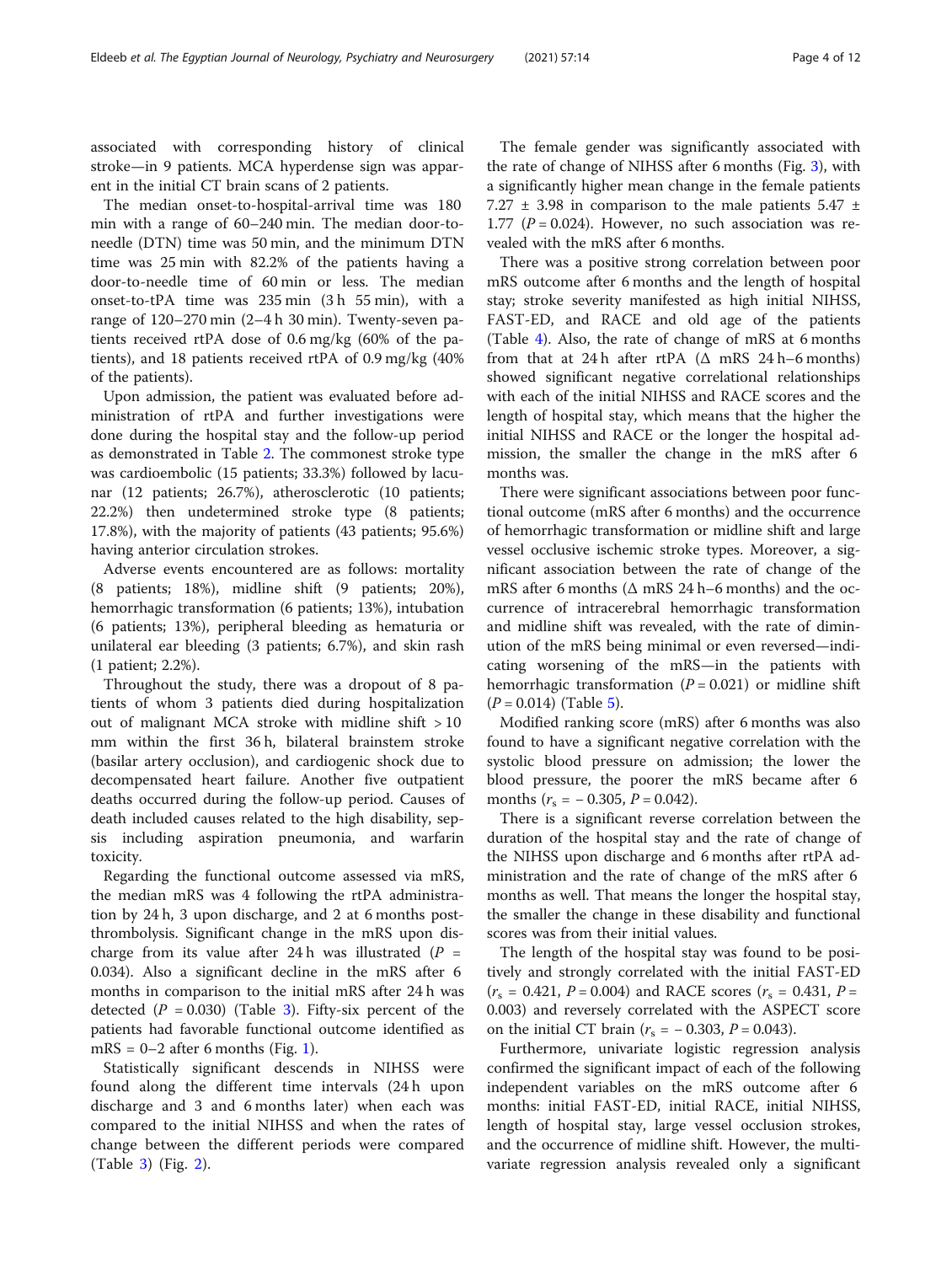Table 2 Patient assessment and hospital factors pre- and postthrombolysis in the study sample  $(n = 45)$ 

<span id="page-4-0"></span>

| - - - | $-$ | . . | __<br>__ |
|-------|-----|-----|----------|
|       |     |     |          |
|       |     |     |          |
|       |     |     |          |
|       |     |     |          |
|       |     |     |          |
|       |     |     |          |
|       |     |     |          |
|       |     |     |          |
|       |     |     |          |
|       |     |     |          |
|       |     |     |          |

|                                                  | Median (min.-max.) |
|--------------------------------------------------|--------------------|
| Onset-to-hospital-arrival time                   |                    |
| Mean $\pm$ SD                                    | $171.8 \pm 43.22$  |
| Median (min.-max.)                               | 180 (60-240)       |
| <b>Initial FAST-ED</b>                           |                    |
| Median (min.-max.)                               | $3(1-7)$           |
| <b>Initial RACE</b>                              |                    |
| Median (min.-max.)                               | $4(2-9)$           |
| <b>ASPECT score</b>                              |                    |
| Median (min.-max.)                               | $10(8-10)$         |
| Systolic BP (mmHg)                               |                    |
| Median (min.-max.)                               | 140 (100–220)      |
| Diastolic BP (mmHg)                              |                    |
| Median (min.-max.)                               | 80 (60–140)        |
| Random blood glucose (mg/dL)                     |                    |
| Median (min.-max.)                               | 156 (88–558)       |
| INR                                              |                    |
| Median (min.-max.)                               | 1.06 (0.90–1.34)   |
| Platelets ( $\times$ 10 <sup>3</sup> µL)         |                    |
| Median (min.-max.)                               | 226 (102-402)      |
| Hemoglobin (g)                                   |                    |
| Median (min.-max.)                               | $13(9.5-17)$       |
| Door to needle (min)                             |                    |
| Mean $\pm$ SD                                    | $53.67 \pm 19.32$  |
| Median (min.-max.)                               | 50 (25 – 120)      |
| Onset-to-TPA time (min)                          |                    |
| Mean $\pm$ SD                                    | $225.7 \pm 36.6$   |
| Median (min.-max.)                               | 235 (120-270)      |
| Hospital stay (days)                             |                    |
| Median (min.-max.)                               | $5(2-68)$          |
|                                                  | n (%)              |
| Stroke type                                      |                    |
| Cardioembolic LVO                                | 15 (33.3%)         |
| Atherosclerotic LVO                              | 10 (22.2%)         |
| Small vessel stroke                              | 12 (26.7%)         |
| Undetermined cause                               | 8 (17.8%)          |
| Carotid dopplex (of symptomatic side) $(n = 43)$ |                    |
| Normal                                           | 24 (55.8%)         |
| Atherosclerosis without or with stenosis < 50    | 16 (37.2%)         |
| Stenosis ≥ 70%                                   | $1(2.3\%)$         |
| Total occlusion                                  | 2 (4.7%)           |

Table 2 Patient assessment and hospital factors pre- and postthrombolysis in the study sample  $(n = 45)$  (Continued)

| Carotid dopplex (of asymptomatic side) $(n = 43)$ |              |  |  |  |  |  |  |
|---------------------------------------------------|--------------|--|--|--|--|--|--|
| Normal                                            | 30 (69.8%)   |  |  |  |  |  |  |
| Atherosclerosis without or with stenosis $< 50$   | $11(25.6\%)$ |  |  |  |  |  |  |
| Stenosis $\geq$ 50 to $<$ 70%                     | $1(2.3\%)$   |  |  |  |  |  |  |
| Stenosis $\geq$ 70%                               | $1(2.3\%)$   |  |  |  |  |  |  |

SD standard deviation, FAST-ED Field Assessment Stroke Triage for Emergency Destination, RACE Rapid Arterial Occlusion Evaluation, MCA middle cerebral artery, ASPECT Alberta stroke program early CT score, BP blood pressure, INR International normalized ratio, TPA tissue plasminogen activator, LVO large vessel occlusion, n number

impact of the initial RACE on the mRS after 6 months, denoting that stroke severity is highly associated with poor functional outcome (mRS) 6 months after thrombolysis (Table [6\)](#page-8-0).

# **Discussion**

Various studies used different measures to assess the outcome of stroke after IV thrombolysis. However, most of the studies included the mRS in their assessment and used it either alone or besides other measures as NIHSS, 4-point improvement in NIHSS, Barthel Index, and Glasgow Outcome Scale [[17\]](#page-10-0). The present study utilized mRS,  $\Delta$  change of NIHSS, and 4-point improvement in NIHSS as tools to assess the clinical outcome of AIS.

Among all patients studied, favorable functional outcome (mRS 0–1) after 6 months was encountered in 49% of the patients and mRS of 0–2 after 6 months as well was found in 56% of the patients. Significant changes in mRS were observed upon discharge and after 6 months, each being compared to mRS after the first 24 h. The patients showed significant changes in NIHSS at 24 h, upon discharge, and 3 months and 6 months after tPA administration, with a median initial NIHSS of 10 that decreased to 1 after 6 months. Mortality was encountered in 18% of all patients in this current study.

A meta-analysis included 12 trials (7012 patients) showed mRS of 0–2 at the final follow-up in 46·3% of the patients—with the highest benefit found in patients treated within the first 3 h, mortality in 19% and symptomatic intracerebral hemorrhage (SICH) in 7·7% that accounted for most of the early deaths [\[18\]](#page-10-0). Several studies showed approximate similar results as well [\[19](#page-10-0)–[22](#page-10-0)].

The studied sample had higher percentage of females. It may be attributable to the risks related to pregnancy and the postpartum state, sex hormone, the use of hormonal contraceptives, and the longer life span of women [[2,](#page-10-0) [23](#page-10-0)–[26](#page-10-0)]. Also, a significant association relationship was found between the female gender and rate of change of the NIHSS, indicating that women showed significantly more descends in the NIHSS compared to men. This differs from studies in Turkey and North America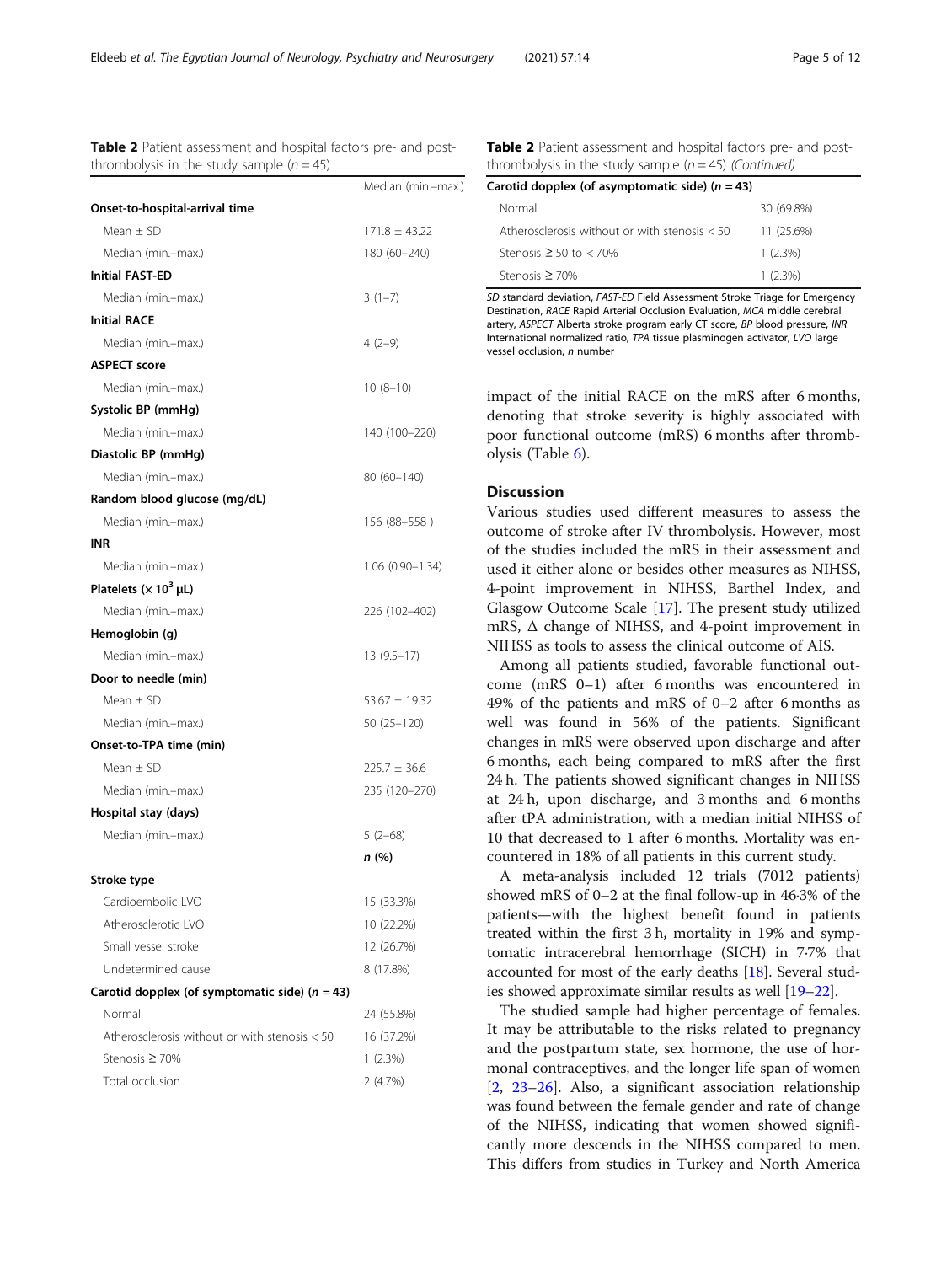|                | <b>Initial</b><br>$(n = 45)$ | After 24 h<br>$(n = 45)$ | Upon discharge<br>$(n = 42)$ | After 3 months<br>$(n = 38)$ | After 6 months<br>$(n = 37)$ | <b>Fr</b>              | P                      |
|----------------|------------------------------|--------------------------|------------------------------|------------------------------|------------------------------|------------------------|------------------------|
| <b>NIHSS</b>   |                              |                          |                              |                              |                              |                        |                        |
| Min.-Max.      | $5.0 - 18.0$                 | $0.0 - 19.0$             | $0.0 - 18.0$                 | $0.0 - 18.0$                 | $0.0 - 18.0$                 | $120.215$ <sup>*</sup> | $< 0.001$ <sup>*</sup> |
| Mean $\pm$ SD  | $10.16 \pm 3.69$             | $7.67 \pm 5.19$          | $5.48 \pm 5.04$              | $3.63 \pm 4.79$              | $3.27 \pm 4.65$              |                        |                        |
| Median         | 10.0                         | 7.0                      | 4.0                          | 2.0                          | 1.0                          |                        |                        |
| $p_1$          |                              | 0.006                    | < 0.001                      | < 0.001                      | < 0.001                      |                        |                        |
| p <sub>2</sub> |                              |                          |                              |                              | $0.003*$                     |                        |                        |
| <b>mRS</b>     |                              |                          |                              |                              |                              |                        |                        |
| Min.-Max.      |                              | $0.0 - 5.0$              | $0.0 - 6.0$                  | $0.0 - 6.0$                  | $0.0 - 6.0$                  | $12.918$ <sup>*</sup>  | $0.005*$               |
| Mean $\pm$ SD. |                              | $3.11 \pm 1.45$          | $2.62 \pm 1.80$              | $2.60 \pm 2.19$              | $2.56 \pm 2.27$              |                        |                        |
| Median         |                              | 4.0                      | 3.0                          | 2.0                          | 2.0                          |                        |                        |
| P <sub>1</sub> |                              |                          | $0.034*$                     | 0.079                        | $0.030*$                     |                        |                        |
| P <sub>2</sub> |                              |                          |                              |                              | 0.967                        |                        |                        |

<span id="page-5-0"></span>

|  |  | <b>Table 3</b> Comparison between the different periods according to NIHSS and mRS throughout the follow-up duration |  |  |
|--|--|----------------------------------------------------------------------------------------------------------------------|--|--|
|--|--|----------------------------------------------------------------------------------------------------------------------|--|--|

Fr Friedman test, Sig. bet. periods was done using post hoc test (Dunn's)

NIHSS National Institutes of Health Stroke Scale, mRS modified ranking score

 $P = P$  value for comparing between the different periods

 $P_1$  = P value for comparing between the *initial* and each periods

 $P_2 = P$  value for comparing between upon discharge and after 6 months

\*Statistically significant at  $P \leq 0.05$ 

where Keheya and colleagues and Williams and colleagues, respectively, found that the female gender was associated with less-favorable functional outcome among ischemic stroke patients due to more severe strokes and older age at stroke onset and that also females were at higher risk for ischemic strokes among patients with symptomatic intracranial atherosclerosis [\[24,](#page-10-0) [26](#page-10-0)–[29](#page-10-0)].

On the contrary, Pu and colleagues reported no gender differences in outcomes among ischemic stroke Chinese patients with intracranial atherosclerosis after adjusting the other risk factors. Another global study found no significant difference between males and females regarding the impact of disability due to stroke measured by

disability-adjusted life-years (DALYs) and healthy years lost due to disability (YLDs) [[24,](#page-10-0) [30,](#page-10-0) [31\]](#page-10-0). The differences between the current study and the other various studies may be explained by differences in the study design, the genetic background of the study population, or variations in risk factors among males and females. Anatomical differences including the cerebral collateral arteries between men and women or among different races were recently suggested but still unclear [[24\]](#page-10-0).

The present study found that the hospital stay duration was significantly and reversely correlated with the rate of change in NIHSS and mRS after 6 months. Approximately two-thirds of the patients were discharged

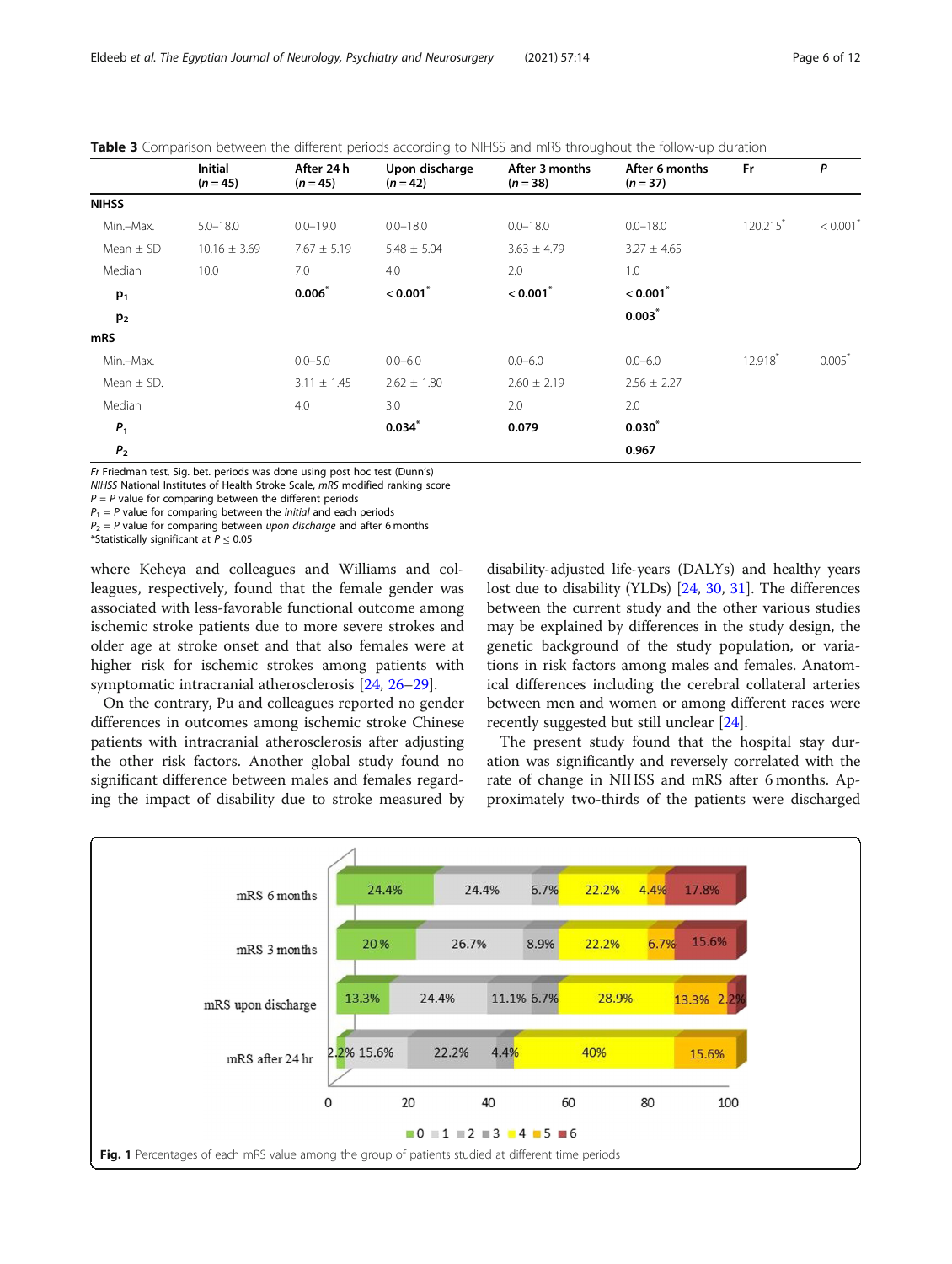<span id="page-6-0"></span>Fig. 2 The median NIHSS along the different periods in the total sample and in each group

within the first week after admission. Kasemsap and colleagues demonstrated that long hospital stay in AIS patients was found to be associated with intravenous thrombolysis, AF, pneumonia and urinary tract infection regardless of age, stroke severity, or comorbidities [\[32](#page-10-0)]. Fjærtoft and colleagues in a 5-year-prospective study suggested that stroke unit care together with early supported discharge (ESD) of AIS patients reduced mortality and increased functional outcome [[33\]](#page-10-0).

The present study showed no significant correlation between the onset-to-tPA time and the outcome after 6 months. This may be attributed to the small size sample of this study and the diversity of data. Several studies demonstrated that shortening the door-to-needle time is associated with early recanalization, better functional outcomes, and decrease in-hospital stay length [\[18,](#page-10-0) [34](#page-10-0)–[36](#page-10-0)].

Thirteen percent of all patients included in this current study (6 patients) had intracerebral hemorrhagic

transformation whether asymptomatic or symptomatic. Symptomatic intracerebral hemorrhage (SICH) with neurological deterioration with increase of 4 or more points in the NIHSS was encountered in only one patient within the first 36 h after tPA administration. Frequencies of SICH vary in different studies from the National Institute of Neurological Disorders and Stroke Trial (NINDs) to the Safe Implementation of Thrombolysis in Stroke-Monitoring Study (SITS-MOST) according to the definition selected (1.7– 10.3%) [\[10](#page-10-0), [37](#page-10-0)–[40](#page-10-0)]. Chang and colleagues found that more than 80% of SICH occurred within less than 12 h after tPA administration [\[41](#page-10-0)]. Paciaroni and colleagues and several similar studies demonstrated that large lesion, cardioembolic strokes, high blood glucose levels, low platelet count, and treatment with thrombolysis are predictors of hemorrhagic transformation in AIS patients [\[42](#page-10-0)–[44](#page-11-0)].

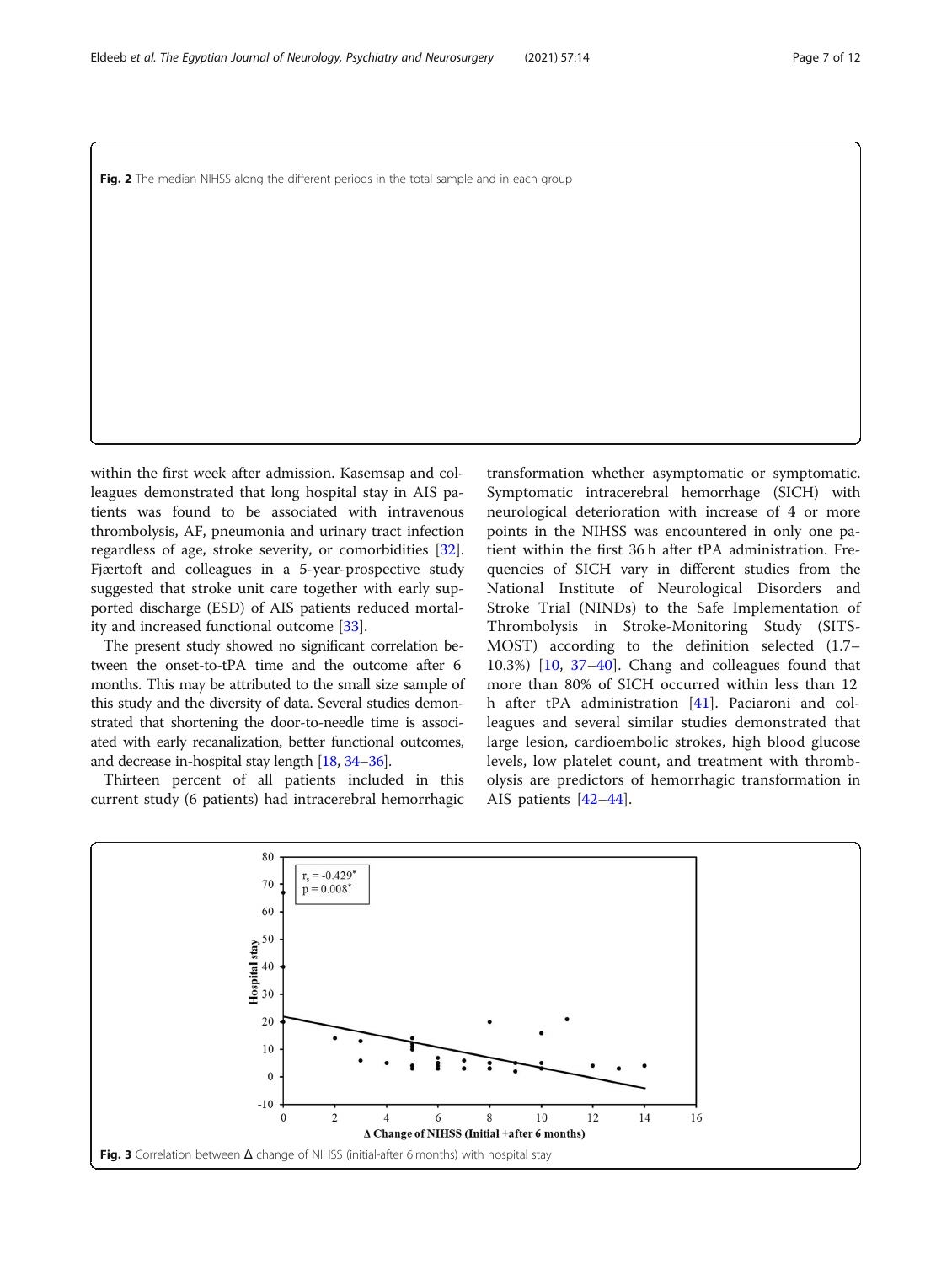|                            |                                     | ∆ Change of: |                                            |                   |                                             |                      |                      |                       |  |  |
|----------------------------|-------------------------------------|--------------|--------------------------------------------|-------------------|---------------------------------------------|----------------------|----------------------|-----------------------|--|--|
|                            | A NIHSS<br>(initial-upon discharge) |              | <b>A NIHSS</b><br>(initial-after 6 months) |                   | $\Delta$ mRs<br>(after 24 h-after 6 months) |                      | 6 months             |                       |  |  |
|                            | $r_{\rm s}$                         | P            | $r_{\rm s}$                                | P                 | $r_{\rm s}$                                 | P                    | $r_{\rm s}$          | P                     |  |  |
| Age (years)                | $-0.008$                            | 0.960        | 0.058                                      | 0.731             | $-0.258$                                    | 0.087                | $0.367$ <sup>*</sup> | $0.013*$              |  |  |
| n of risk factors          | $-0.062$                            | 0.697        | 0.010                                      | 0.952             | $-0.066$                                    | 0.667                | 0.155                | 0.310                 |  |  |
| <b>Initial FAST-ED</b>     | 0.032                               | 0.842        | 0.212                                      | 0.208             | $-0.198$                                    | 0.192                | $0.506$ **           | $0.000$ <sup>**</sup> |  |  |
| <b>Initial RACE</b>        | $-0.137$                            | 0.386        | 0.029                                      | 0.863             | $-0.406^*$                                  | $0.006*$             | $0.677***$           | $0.000$ <sup>**</sup> |  |  |
| <b>Initial NIHSS</b>       | 0.144                               | 0.362        | 0.306                                      | 0.066             | $-0.305$ <sup>*</sup>                       | $0.042$ <sup>*</sup> | $0.548$ **           | $0.000$ <sup>**</sup> |  |  |
| Onset-to-presentation time | $-0.272$                            | 0.081        | $-0.215$                                   | 0.202             | $-0.144$                                    | 0.347                | 0.199                | 0.190                 |  |  |
| Onset to tPA               | $-0.262$                            | 0.094        | $-0.197$                                   | 0.242             | $-0.204$                                    | 0.178                | 0.283                | 0.059                 |  |  |
| <b>ASPECT score</b>        | 0.071                               | 0.656        | $-0.132$                                   | 0.437             | 0.052                                       | 0.732                | $-0.216$             | 0.155                 |  |  |
| <b>Hospital stay</b>       | $-0.427$                            | 0.005        | $-0.429$                                   | $0.008^{\degree}$ | $-0.359$ <sup>*</sup>                       | $0.016^{\degree}$    | $0.558$ **           | 0.000                 |  |  |

<span id="page-7-0"></span>Table 4 Correlation between patients' age, initial stroke assessment scales, onset-to-tPA and hospital stay durations, and the functional outcome of AIS

Δ Change rate of change, n number, NIHSS National Institutes of Health Stroke Scale, mRS modified Ranking score, FAST-ED Field Assessment Stroke Triage for Emergency Destination scale, RACE Rapid Arterial oCclusion Evaluation Scale, tPA tissue plasminogen activator, ASPECT Alberta stroke program early CT score  $r_s$  Spearman coefficient

\*Statistically significant at  $P \le 0.05$ 

\*\*Statistically significant at  $P \le 0.01$ 

Table 5 Correlation between gender, stroke type, hemorrhagic conversion of stroke and midline shift, and the functional outcome of AIS

|                                    | ∆ Change of NIHSS<br>(initial-after 6 months) |                |       |                 | mRS after 6 months |                          |                      | ∆ Change of mRS<br>(after 24 h-after 6 months) |                 |                      |
|------------------------------------|-----------------------------------------------|----------------|-------|-----------------|--------------------|--------------------------|----------------------|------------------------------------------------|-----------------|----------------------|
|                                    | Mean $\pm$ SD                                 | Test of sig.   | P     | Mean $\pm$ SD   | Median             | Test of sig.             | P                    | Mean $\pm$ SD                                  | Test of sig.    | P                    |
| Sex                                |                                               |                |       |                 |                    |                          |                      |                                                |                 |                      |
| Male                               | $5.47 \pm 1.77$                               | $U = 92.0^{4}$ | 0.024 | $2.80 \pm 2.42$ | 3                  | $U = 272$                | 0.607                | $0.35 \pm 1.14$                                | $U = 214.50$    | 0.402                |
| Female                             | $7.27 \pm 3.98$                               |                |       | $2.36 \pm 2.18$ | $\overline{1}$     |                          |                      | $0.72 \pm 1.57$                                |                 |                      |
| Initial CT brain (MCA sign)        |                                               |                |       |                 |                    |                          |                      |                                                |                 |                      |
| Negative                           | $6.58 + 3.39$                                 | $U = 10.0$     | 0.450 | $2.51 \pm 2.25$ | $\overline{2}$     | $U = 55.50$              | 0.517                | $0.60 + 1.40$                                  | $U = 20.50$     | 0.201                |
| Positive                           | 5.0                                           |                |       | $3.50 \pm 3.54$ | 3.5                |                          |                      | $0.50 \pm 0.71$                                |                 |                      |
| Anterior vs. posterior circulation |                                               |                |       |                 |                    |                          |                      |                                                |                 |                      |
| Anterior circulation               | $6.39 \pm 3.27$                               | $U = 2.636$    | 0.104 | $2.51 \pm 2.25$ | 2                  | $U = 55.50$              | 0.517                | $0.58 \pm 1.40$                                | $U = 33.50$     | 0.618                |
| Posterior circulation              | 12.0                                          |                |       | $3.50 \pm 3.53$ | 3.5                |                          |                      | $0.0 \pm 1.41$                                 |                 |                      |
| <b>TOAST classification</b>        |                                               |                |       |                 |                    |                          |                      |                                                |                 |                      |
| Cardioembolic LVO                  | $8.11 \pm 4.68$                               | $H = 4.645$    | 0.200 | $3.73 \pm 2.34$ | $\overline{4}$     | $H = 14.27$ <sup>*</sup> | $0.003*$             | $0.20 \pm 1.82$                                | $H = 4.787$     | 0.188                |
| Atherosclerotic LVO                | $4.88 \pm 2.70$                               |                |       | $3.30 \pm 2.21$ | $\overline{4}$     |                          |                      | $0.50 \pm 1.65$                                |                 |                      |
| Small vessel stroke                | $6.50 \pm 1.83$                               |                |       | $0.67 \pm 1.15$ | $\Omega$           |                          |                      | $0.92 \pm 0.79$                                |                 |                      |
| Undetermined cause                 | $6.50 \pm 3.74$                               |                |       | $2.25 \pm 1.75$ | $\mathbf{1}$       |                          |                      | $0.75 \pm 0.71$                                |                 |                      |
| Hemorrhagic transformation         |                                               |                |       |                 |                    |                          |                      |                                                |                 |                      |
| Negative                           | $6.76 \pm 3.34$                               | $U = 46.50$    | 0.354 | $7.28 + 2.22$   | $\mathbf{1}$       | $U = 176.50^{*}$         | $0.045$ <sup>*</sup> | $0.72 + 1.41$                                  | $U = 49.50^{4}$ | 0.021                |
| Positive                           | $4.75 \pm 3.40$                               |                |       | $4.33 \pm 1.86$ | 4.5                |                          |                      | $-0.50 \pm 0.55$                               |                 |                      |
| <b>Midline shift</b>               |                                               |                |       |                 |                    |                          |                      |                                                |                 |                      |
| No midline shift                   | $7.06 \pm 3.08$                               | $H = 5.020$    | 0.081 | $2.03 \pm 2.16$ | $\mathbf{1}$       | $H = 9.129$ <sup>*</sup> | $0.010^*$            | $0.83 \pm 1.38$                                | $H = 8.583^{*}$ | $0.014$ <sup>*</sup> |
| Midline shift $< 5$                | $4.60 \pm 3.58$                               |                |       | $4.43 \pm 1.40$ | $\overline{4}$     |                          |                      | $-0.57 \pm 0.79$                               |                 |                      |
| Midline shift $> 5$                | 0.0                                           |                |       | $5.50 \pm 0.71$ | 5.5                |                          |                      | $-0.50 \pm 0.71$                               |                 |                      |

U Mann Whitney test, H Kruskal Wallis test, AIS acute ischemic stroke, Δ Change rate of change, NIHSS National Institutes of Health Stroke Scale, mRS modified Ranking score, CT computed tomography, MCA middle cerebral artery, TOAST classification trial of ORG 10172 in acute stroke treatment classification, LVO large vessel occlusion

 $P = P$  value for comparing between the different categories

\* Statistically significant at  $p \leq 0.05$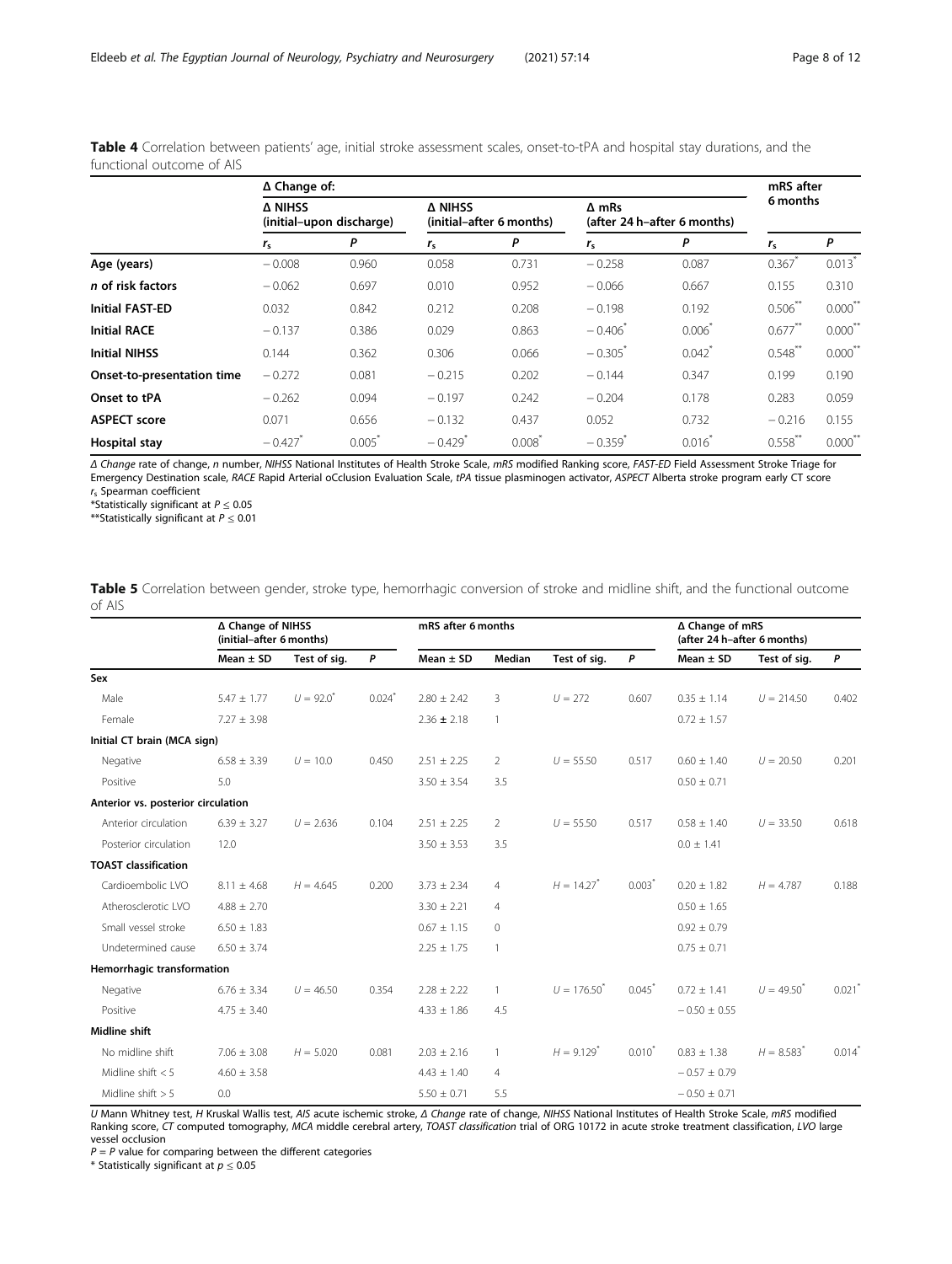|                                    | ∆ Change of NIHSS<br>after 6 months |                                  | mRS after 6 months |                         | <b>Mortality</b>  |                        |  |
|------------------------------------|-------------------------------------|----------------------------------|--------------------|-------------------------|-------------------|------------------------|--|
|                                    | <b>Univariate</b>                   |                                  | <b>Univariate</b>  |                         | <b>Univariate</b> |                        |  |
|                                    | P                                   | B (95% CI)                       | P                  | OR (95% CI)             | P                 | OR (95% CI)            |  |
| Dose (0.9)                         | 0.617                               | $-0.565(-2.8 \text{ to } -1.70)$ | 0.541              | 0.685 (0.204 to 2.302)  | 0.111             | 0.168 (0.019 to 1.50)  |  |
| Age (years)                        | 0.629                               | $-0.025$ ( $-0.130$ to 0.08)     | 0.054              | 1.070(0.999 to 1.145)   | 0.173             | 1.059 (0.975 to 1.15)  |  |
| No of risk factors                 | 0.855                               | $0.081$ (-0.816 to 0.98)         | 0.306              | 1.277 (0.800 to 2.038)  | 0.195             | 1.50 (0.811 to 2.78)   |  |
| <b>Initial FAST - ED</b>           | 0.906                               | $0.346$ ( $-0.429$ to 1.12)      | $0.011*$           | 1.943*(1.163 to 3.245)  | 0.181             | 1.43 (0.845 to 2.43)   |  |
| <b>Initial RACE</b>                | 0.958                               | $-0.017$ ( $-0.653$ to 0.6)      | $0.001*$           | 2.638*(1.507 to 4.617)  | 0.066             | 1.57 (0.971 to 2.54)   |  |
| <b>Initial NIHSS</b>               |                                     |                                  | $0.005*$           | 1.354*(1.098 to 1.668)  | 0.184             | 1.153 (0.935 to 1.42)  |  |
| Onset-to-presentation time         | 0.340                               | $-0.013$ ( $-0.042$ to 0.02)     | 0.181              | 1.010 (0.995 to 1.025)  | 0.958             | 1.0 (0.983 to 1.019)   |  |
| Onset to tPA                       | 0.313                               | $-0.017$ ( $-0.050$ to 0.02)     | 0.154              | 1.013 (0.995 to 1.032)  | 0.997             | 1.00 (0.979 to 1.021)  |  |
| <b>ASPECT score</b>                | 0.233                               | $-1.012$ ( $-2.72$ to 0.685)     | 0.551              | 0.764 (0.316 to 1.848)  | 0.442             | 0.670 (0.241 to 1.862) |  |
| <b>Hospital stay</b>               | $0.001*$                            | $-0.139*(-0.21$ to $-0.06$ )     | $0.012*$           | 1.174*(1.036 to 1.331)  | 0.179             | 1.035 (0.985 to 1.087) |  |
| SBP on admission                   | 0.424                               | $0.016$ (- 0.024 to 0.06)        | 0.062              | 0.975 (0.950 to 1.001)  | 0.193             | 0.976 (0.941 to 1.012) |  |
| DBP on admission                   | 0.575                               | $0.021(-0.053$ to 0.09)          | 0.063              | 0.952 (0.904 to 1.003)  | 0.183             | 0.954 (0.891 to 1.02)  |  |
| <b>RBS</b> on admission            | 0.260                               | $-0.007(-0.019$ to 0.01)         | 0.201              | 1.004 (0.998 to 1.010)  | 0.113             | 1.005 (0.999 to 1.012) |  |
| Sex (females)                      | 0.109                               | 1.80 ( $-$ 0.422 to 4.034)       | 0.503              | 0.667(0.203 to 2.184)   | 0.266             | 0.409 (0.085 to 1.97)  |  |
| Initial CT brain (MCA sign)        | 0.491                               | $0.469(-0.89)$ to 1.836)         | 0.872              | 1.263 (0.074 to 21.54)  | 0.788             | 0.872 (0.320 to 2.37)  |  |
| Stroke type<br>(cardioembolic LVO) | 0.614                               | $-0.369$ ( $-1.84$ to 1.10)      | $0.013*$           | 18.33*(1.868 to 179.8)  | 0.099             | $0.222$ (0.037 to 1.3) |  |
| Anterior vs. posterior circulation | 0.100                               | $5.611$ (-1.12 to 12.3)          | 0.872              | 1.263(0.074 to 21.54)   | 0.266             | 5.14 (0.286 to 92.3)   |  |
| Hemorrhagic transformation         | 0.264                               | $-2.0(-5.59$ to 1.58)            | 0.069              | 8.0 (0.850 to 75.28)    | 0.299             | 2.750 (0.408 to 18.5)  |  |
| Midline shift                      | $0.012*$                            | $-2.96*(-5.24$ to $-0.69$ )      | $0.013*$           | 16.0*(1.788 to 143.1)   | 0.151             | 2.486 (0.717 to 8.62)  |  |
|                                    |                                     | #Multivariate                    |                    | #Multivariate           | #Multivariate     |                        |  |
|                                    | P                                   | B (95% CI)                       | P                  | OR (95% CI)             | P                 | OR (95% CI)            |  |
| <b>Hospital stay</b>               | $0.048*$                            | $-0.131*(-0.261$ to $-0.001$ )   |                    |                         |                   |                        |  |
| <b>Initial RACE</b>                |                                     |                                  | $0.048*$           | 3.954*(1.010 to 15.481) |                   |                        |  |

#### <span id="page-8-0"></span>Table 6 Factors affecting the  $\Delta$  change of NIHSS and mRS after 6 months and mortality (using regression analysis)

B Beta constant, OR odd`s ratio, CI confidence interval

#All variables with  $p < 0.05$  was included in the multivariate

\*Statistically significant at  $p \le 0.05$ 

Δ Change rate of change, NIHSS National Institutes of Health Stroke Scale, mRS modified Ranking score, CT computed tomography, FAST-ED Field Assessment Stroke Triage for Emergency Destination scale, RACE Rapid Arterial oCclusion Evaluation Scale, tPA tissue plasminogen activator, ASPECT Alberta stroke program early CT score, SBP systolic blood pressure, DBP diastolic blood pressure, RBS random blood glucose, MCA middle cerebral artery, LVO large vessel occlusion

The current study showed a significant inverse association between the occurrence of hemorrhagic transformation or the midline shift and the functional outcome (mRS) after 6 months. This was consistent with other studies that showed an adverse outcome associated with parenchymal hematoma [\[42](#page-10-0), [45\]](#page-11-0).

Different rtPA doses did not show a significant impact on the functional outcome after 6 months whether demonstrated via mRS after 6 months or the rate of change of NIHSS after 6 months, and that was consistent with some published studies. A meta-analysis which included ten cohort studies with 4389 sum patients revealed no statistically significant difference regarding the efficacyfavorable functional outcome, modified ranking scale 0– 1 at 3 months, and safety (incidence of symptomatic intracranial hemorrhage (SICH) and mortality within 3

months) between the standard- and low-dose IV-tPA groups  $[46]$  $[46]$  $[46]$ .

Another study showed no statistically significant difference among the different doses of tPA used in Chinese stroke patients regarding the incidence of sICH and mortality [\[47](#page-11-0)]. The ENCHANTED trial showed as well no significant difference between the two doses regarding the efficacy, yet the lower dose significantly showed lesser complications (SICH).

A similar non-randomized study by Ong and colleagues compared the different doses of tPA (0.6, 0.7, 0.8, and 0.9 mg/kg) with regard to the efficacy and safety via assessing the early neurological improvement (ENI) and the early neurological deterioration (END) at 24 h and mRS at 6 months. He defined the ENI as > 8 points improvement of the NIHSS—compared with the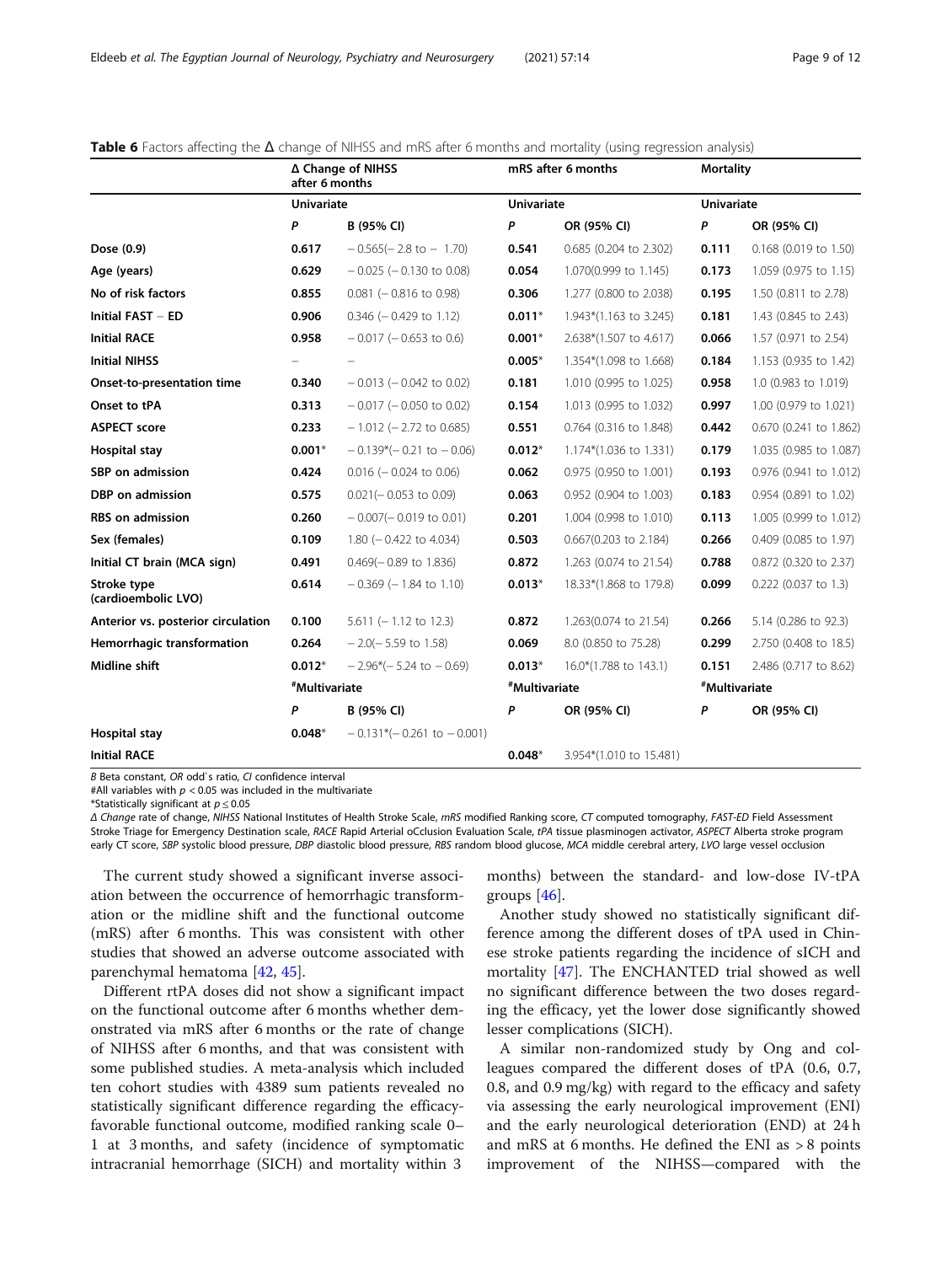baseline—at 24 h after rtPA or NIHSS improvement to 0 or 1 toward the end of tPA infusion and END as > 4 points increase in NIHSS within 24 h after rtPA infusion compared with baseline NIHSS. There was no significant difference regarding the ENI and END among the low doses and the standard dose of rtPA in the acute phase. However, significant poorer functional outcome (mRS = 3–6) at 6 months was demonstrated in the standard dose of rtPA. This was consistent with the finding of the current study in that the different doses of tPA differed in their outcome after 6 months but not at the acute phase.

Ong and colleagues explained that the poor functional outcome was associated with the severity of stroke (high initial NIHSS), stroke type (large vessel strokes), and diabetes mellitus [[48](#page-11-0)]. Similarly, Huang and colleagues demonstrated that patients with lower pre-thrombolysis NIHSS score, no prior history of diabetes, no leukoaraiosis, lower pre-thrombolysis blood glucose, and systolic blood pressure had a better outcome [\[49](#page-11-0)]. Also, Koennecke and colleagues found that poor outcome at discharge from the stroke unit was associated with age, prestroke disability, ICH, diabetes, hypertension, atrial fibrillation, previous stroke, stroke severity, and pneumonia [\[50\]](#page-11-0).

The present study showed that poor mRS outcome after 6 months was associated with old age, stroke severity manifested as high initial NIHSS, RACE and FAST-ED scores, large vessel occlusive stroke types, the occurrence of hemorrhagic transformation or midline shift, and long hospital stay. However, after analyzing the similar factors with multivariate regression, the duration of hospital stay had a significant impact on the rate of change of NIHSS after 6 months and stroke severity demonstrated by high initial RACE had a significant impact on the mRS after 6 months.

The current study may have certain limitations like the small number of the patients and all subjects being recruited from one region. So, it is possible that there may be other factors with an impact on the clinical outcome of AIS treated with IV rtPA thrombolysis, but their effect got obscured by these limitations. Several pre-hospital factors contributed to these limitations as decreased awareness of the population of the variety of stroke symptoms and the urgency to attend to hospital within the first 4.5-window period. Also, the transportation delay caused by traffic, lack of inter-hospitals' communications to deliver the patient to an equipped stroke center, or delay within the emergency services due to impaired triaging system or crowded emergency room (ER) is an important pre-hospital factor. The current study encourage the use of telemedicine and recommend to exert more effort regarding increasing the population's awareness about stroke, educational programs for

the emergency services, and enhancing the inter-hospital communication services.

## Conclusion

Stroke severity demonstrated by high initial RACE and the duration of hospital stay are the two most significant predictors with an impact on the functional outcome of ischemic cerebrovascular stroke after thrombolysis.

## Abbreviations

AF: Atrial fibrillation; AIS: Acute ischemic stroke; ASPECTS: Alberta Stroke Program Early CT Score; CBC: Complete blood picture; CT: Computer tomography; DALYs: Disability-adjusted life years; DBP: Diastolic blood pressure; DTN: Door to needle; ENCHANTED: Enhanced Control of Hypertension and Thrombolysis Stroke Study; END: Early neurological deterioration; ENI: Early neurological improvement; ESD: Early supported discharge; FAST-ED: Field Assessment Stroke Triage for Emergency Destination; IBM: International Business Machines; INR: International normalized ratio; IV: Intravenous; MCA: Middle cerebral artery; MI: Myocardial infraction; MRI with DWI: Magnetic resonance imaging with diffusion weighted image; mRS: Modified ranking score; NIHSS: National Institute of Hospital Stroke Scale; NINDs: National Institute of Neurological Disorders and Stroke Trial; RACE: Rapid Arterial Occlusion Evaluation; rtPA: Recombinant tissue plasminogen activator; SBP: Systolic blood pressure; SICH: Symptomatic intracerebral hemorrhage; SITS-MOST: Safe Implementation of Thrombolysis in Stroke-Monitoring Study; SPSS: Statistical Package for the Social Sciences; YLDs: Years lost due to disability; Δ: Rate of change

#### Acknowledgements

Not applicable.

#### Authors' contributions

HME revised the results and the manuscript and is the corresponding author. DHS provided the idea of the research and revised the results. AME revised the radiological data in the research. HSA did the follow-up of the participants and data collection and sorting, demonstrated some of the results in the form of figures, and wrote the manuscript. The authors have read and approved the final manuscript.

#### Funding

No funding for this research was obtained. No funding body interfered with the design of the study and collection, analysis and interpretation of data or the writing this manuscript.

#### Availability of data and materials

The research data supporting the results reported in the article is totally available upon request from the authors.

#### Ethics approval and consent to participate

Ethical approval was obtained from the Ethics Committee (EC) of the Alexandria Faculty of Medicine which is constituted and operates according to the International Conference on Harmonisation-Good Clinical Practice ICH GCP guidelines (Food and Drug Administration guideline) and applicable local and institutional regulations and guidelines which govern the EC operation. The approval was obtained by the monthly meeting of EC on October 2017.

Informed written consents from stroke patient who participated in the study were obtained from all participants

## Consent for publication

Not applicable

#### Competing interests

The authors declare that they have no competing interests.

#### Author details

<sup>1</sup> Department of Neurology and Psychiatry, Alexandria University, Alexandria, Egypt. <sup>2</sup> Department of Radiology, Alexandria University, Alexandria, Egypt.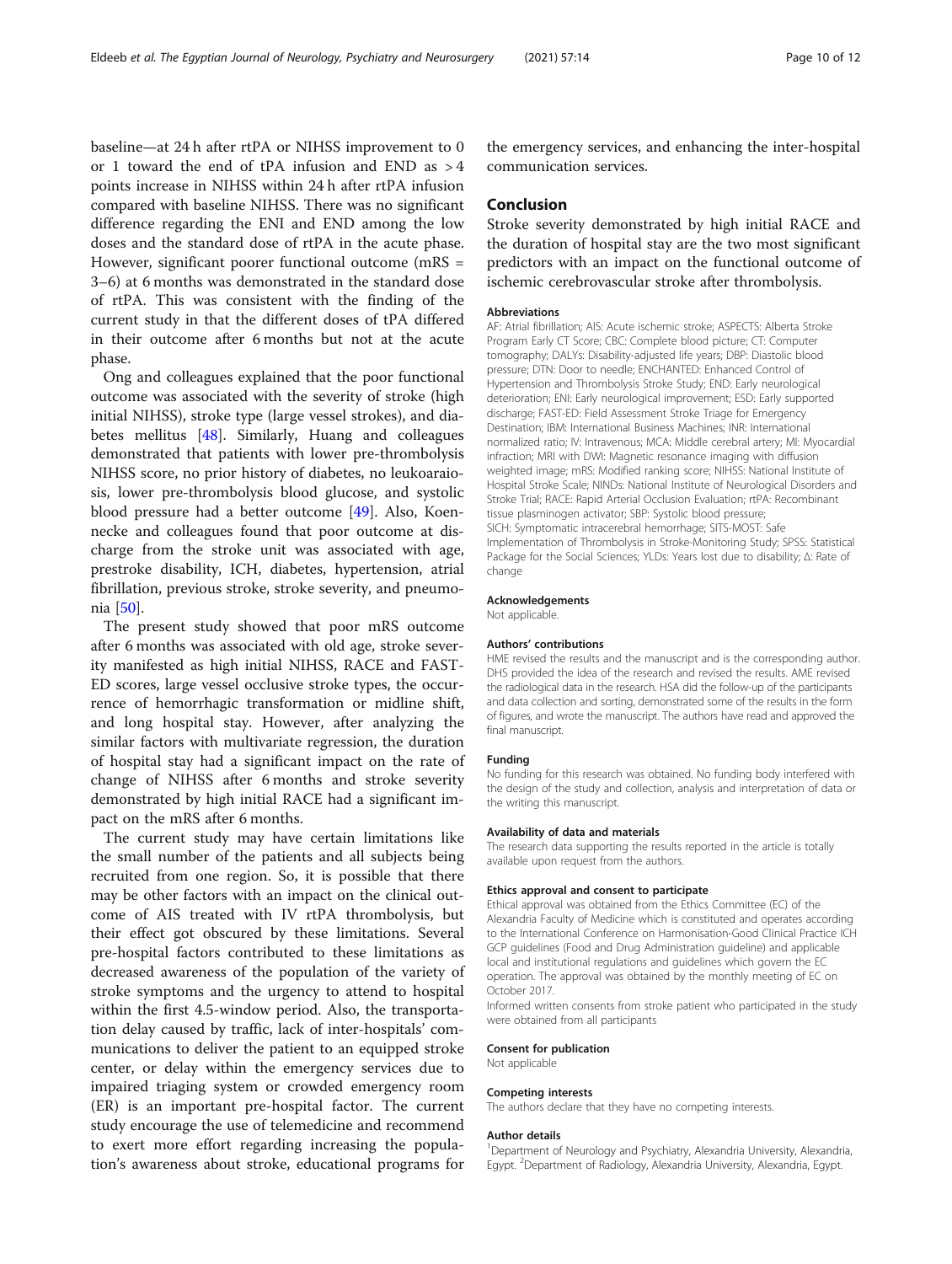## <span id="page-10-0"></span>Received: 13 May 2020 Accepted: 15 December 2020 Published online: 01 February 2021

#### References

- 1. Abd-Allah F, Khedr E, Oraby MI, Bedair AS, Georgy SS, Moustafa RR. Stroke burden in Egypt: data from five epidemiological studies. Int J Neurosci. 2018;128(8):765–71.
- 2. Boehme AK, Esenwa C, Elkind MS. Stroke risk factors, genetics, and prevention. Circ Res. 2017;120(3):472–95.
- 3. Mohamed NH, Nemr AA, Elghareeb HA, Abed EE. Intravenous thrombolysis with rt-PA in patients with acute ischemic stroke: experience of Al-Azhar University Hospitals and Almaadi Military Hospital Stroke Units. Egyptian J Hospital Med. 2018;73(4):6412–6.
- 4. Urimubenshi G, Cadilhac DA, Kagwiza JN, Wu O, Langhorne P. Stroke care in Africa: A systematic review of the literature. International journal of stroke : official journal of the International Stroke Society. 2018;13(8):797–805.
- 5. Committees MS. About mena stroke middle east and north africa stroke organization (mena stroke). 2018. Available from: [http://menastroke.org/](http://menastroke.org/aboutmenastroke/) [aboutmenastroke/.](http://menastroke.org/aboutmenastroke/) [Accessed in: Feb, 2019].
- 6. Abd-Allah F, Moustafa RR. Burden of stroke in Egypt: current status and opportunities. Int J Stroke. 2014;9(8):1105–8.
- 7. Louis ED, Mayer SA, Rowland LP. Cerebrovascular Diseases. Merritt's neurology 1. 13th ed. Philadelphia, USA: Wolters Kluwer: Lippincott Williams and Wilkins; 2016. p. 267–82.
- 8. Powers WJ, Rabinstein AA, Ackerson T, Adeoye OMB, N. C, Becker KJ, Biller J, et al. AHA/ASA Guideline: 2018 Guidelines for the Early Management of Patients with Acute Ischemic Stroke. Stroke. 2018;49(3):e8–e48.
- Strbian D, Michel P, Seiffge DJ, Saver JL, Numminen H, Meretoja A, et al. Symptomatic intracranial hemorrhage after stroke thrombolysis: comparison of prediction scores. Stroke. 2014;45(3):752–8.
- 10. Strbian D, Engelter S, Michel P, Meretoja A, Sekoranja L, Ahlhelm FJ, et al. Symptomatic intracranial hemorrhage after stroke thrombolysis: the SEDAN score. Ann Neurol. 2012;71(5):634–41.
- 11. Jauch EC, Saver JL, Adams HP, Bruno A, Demaerschalk BM, Khatri P, et al. Guidelines for the early management of patients with acute ischemic stroke: a guideline for healthcare professionals from the American Heart Association/American Stroke Association. Stroke. 2013;44:870–947.
- 12. Vanacker P, Heldner MR, Amiguet M, Faouzi M, Cras P, Ntaios G, et al. Prediction of large vessel occlusions in acute stroke: National Institute of Health Stroke Scale is hard to beat. Crit Care Med. 2016;44(6):e336–43.
- 13. Carrera D, Campbell BC, Cortés J, Gorchs M, Querol M, Jiménez X, et al. Predictive value of modifications of the Prehospital Rapid Arterial Occlusion Evaluation Scale for large vessel occlusion in patients with acute stroke. J Stroke Cerebrovasc Dis. 2017;26(1):74–7.
- 14. Perez de la Ossa N, Carrera D, Gorchs M, Querol M, Millan M, Gomis M, et al. Design and validation of a prehospital stroke scale to predict large arterial occlusion: the Rapid Arterial Occlusion Evaluation Scale. Stroke. 2013;45(1):87–91.
- 15. Lima FO, Silva GS, Furie KL, Frankel MR, Lev MH, Camargo ÉCS, et al. Field assessment stroke triage for emergency destination. Stroke. 2016;47(8):1997– 2002.
- 16. Pexman JHW, Barber PA, Hill MD, Sevick RJ, Demchuk AM, Hudon ME, et al. Use of the Alberta Stroke Program Early CT Score (ASPECTS) for assessing CT scans in patients with acute stroke. Am J Neuroradiol. 2001;22(8):1534–42.
- 17. Cheng NT, Kim AS. Intravenous thrombolysis for acute ischemic stroke within 3 hours versus between 3 and 4.5 hours of symptom onset. The Neurohospitalist. 2015;5(3):101–9.
- 18. Wardlaw JM, Murray V, Berge E, del Zoppo G, Sandercock P, Lindley RL, et al. Recombinant tissue plasminogen activator for acute ischaemic stroke: an updated systematic review and meta-analysis. The Lancet. 2012; 379(9834):2364–72.
- 19. Hacke W, Kaste M, Bluhmki E, Brozman M, Dávalos A, Guidetti D, et al. Thrombolysis with alteplase 3 to 4.5 hours after acute ischemic stroke. N Engl J Med. 2008;359:1317–29.
- 20. Sandercock P, Wardlaw J, Lindley RI, Dennis M, Cohen G, Murray G, et al. The benefits and harms of intravenous thrombolysis with recombinant tissue plasminogen activator within 6 h of acute ischaemic stroke (the third international stroke trial [IST-3]): a randomised controlled trial. Lancet. 2012; 379(9834):2352–63.
- 21. You S, Saxena A, Wang X, Tan W, Han Q, Cao Y, et al. Efficacy and safety of intravenous recombinant tissue plasminogen activator in mild ischaemic stroke: a meta-analysis. Stroke and Vascular Neurology. 2018;3:22–7.
- 22. Salam KA, Ummer K, Kumar VG, Noone ML, Laila A, Ragini J. Intravenous thrombolysis for acute ischemic stroke: the Malabar experience 2003 to 2008. J Clin Neurosci. 2009;16(10):1276–8.
- 23. Guzik A, Bushnell C. Stroke epidemiology and risk factor management. Continuum (Minneap Minn). 2017;23(1):15–39.
- 24. Hiraga A. Gender differences and stroke outcomes. Neuroepidemiology. 2017;48(1-2):61–2.
- 25. Reeves MJ, Bushnell CD, Howard G, Gargano JW, Duncan PW, Lynch G, et al. Sex differences in stroke: epidemiology, clinical presentation, medical care, and outcomes. The Lancet Neurology. 2008;7(10):915–26.
- 26. Haast RA, Gustafson DR, Kiliaan AJ. Sex differences in stroke. J Cereb Blood Flow Metab. 2012;32(12):2100–7.
- 27. Williams JE, Chimowitz MI, Cotsonis GA, Lynn MJ, Waddy SP, Investigators W. Gender differences in outcomes among patients with symptomatic intracranial arterial stenosis. Stroke. 2007;38(7):2055–62.
- 28. Keheya S, Tekatas A, Aynacı Ö, Utku U, Solmaz V. A comparison of risk factors and prognosis between intra and extracranial acute atherosclerotic stroke in the Turkish population: a prospective study. Neurol Res. 2016; 38(10):864–70.
- 29. Appelros P, Stegmayr B, Terent A. A review on sex differences in stroke treatment and outcome. Acta Neurol Scand. 2010;121(6):359–69.
- 30. Pu Y, Wei N, Yu D, Wang Y, Zou X, Soo YOY, et al. Sex differences do not exist in outcomes among stroke patients with intracranial atherosclerosis in China: subgroup analysis from the Chinese Intracranial Atherosclerosis Study. Neuroepidemiology. 2017;48(1-2):48–54.
- 31. Barker-Collo S, Bennett DA, Krishnamurthi RV, Parmar P, Feigin VL, Naghavi M, et al. Sex differences in stroke incidence, prevalence, mortality and disability-adjusted life years: results from the Global Burden of Disease Study 2013. Neuroepidemiology. 2015;45(3):203–14.
- 32. Kasemsap N, Vorasoot N, Kongbunkiat K, Peansukwech U, Tiamkao S, Sawanyawisuth K. Impact of intravenous thrombolysis on length of hospital stay in cases of acute ischemic stroke. Neuropsychiatr Dis Treat. 2018;14:259–64.
- 33. Fjaertoft H, Rohweder G, Indredavik B. Stroke unit care combined with early supported discharge improves 5-year outcome: a randomized controlled trial. Stroke. 2011;42(6):1707–11.
- 34. Ido MS, Okosun IS, Bayakly R, Clarkson L, Lugtu J, Floyd S, et al. Door to intravenous tissue plasminogen activator time and hospital length of stay in acute ischemic stroke patients, Georgia, 2007-2013. J Stroke Cerebrovasc Dis. 2016;25(4):866–71.
- 35. Muchada M, Rodriguez-Luna D, Pagola J, Flores A, Sanjuan E, Meler P, et al. Impact of time to treatment on tissue-type plasminogen activator-induced recanalization in acute ischemic stroke. Stroke. 2014;45(9):2734–8.
- 36. Ehrlich ME, Liang L, Kosinski A, Hernandez AF, Schwamm L, Smith EE, et al. Abstract TMP79: use of intravenous tissue plasminogen activator in patients with history of prior stroke plus diabetes mellitus. Stroke. 2019;50(Suppl 1): ATMP79.
- 37. Stone JA, Willey JZ, Keyrouz S, Butera J, McTaggart RA, Cutting S, et al. Therapies for hemorrhagic transformation in acute ischemic stroke. Curr Treat Options Neurol. 2017;19(1):1.
- 38. Seet RC, Rabinstein AA. Symptomatic intracranial hemorrhage following intravenous thrombolysis for acute ischemic stroke: a critical review of case definitions. Cerebrovasc Dis. 2012;34(2):106–14.
- 39. Wahlgren N, Ahmed N, Dávalos A, Ford GA, Grond M, Hacke W, et al. Thrombolysis with alteplase for acute ischaemic stroke in the Safe Implementation of Thrombolysis in Stroke-Monitoring Study (SITS-MOST): an observational study. Lancet. 2007;369(9558):275–82.
- 40. National Institute of Neurological Disorders and Stroke rt-PA Stroke Study Group. The National Institute of Neurological Disorders and Stroke rt-PA Stroke Study Group: tissue plasminogen activator for acute ischemic stroke. N Engl J Med. 1995;333:1581–7.
- 41. Chang A, Llinas EJ, Chen K, Llinas RH, Marsh EB. Shorter intensive care unit stays? The majority of post-intravenous tPA (tissue-type plasminogen activator) symptomatic hemorrhages occur within 12 hours of treatment. Stroke. 2018;49(6):1521–4.
- 42. Paciaroni M, Agnelli G, Corea F, Ageno W, Alberti A, Lanari A, et al. Early hemorrhagic transformation of brain infarction: rate, predictive factors, and influence on clinical outcome: results of a prospective multicenter study. Stroke. 2008;39(8):2249–56.
- 43. Lansberg MG, Thijs VN, Bammer R, Kemp S, Wijman CA, Marks MP, et al. Risk factors of symptomatic intracerebral hemorrhage after tPA therapy for acute stroke. Stroke. 2007;38(8):2275–8.